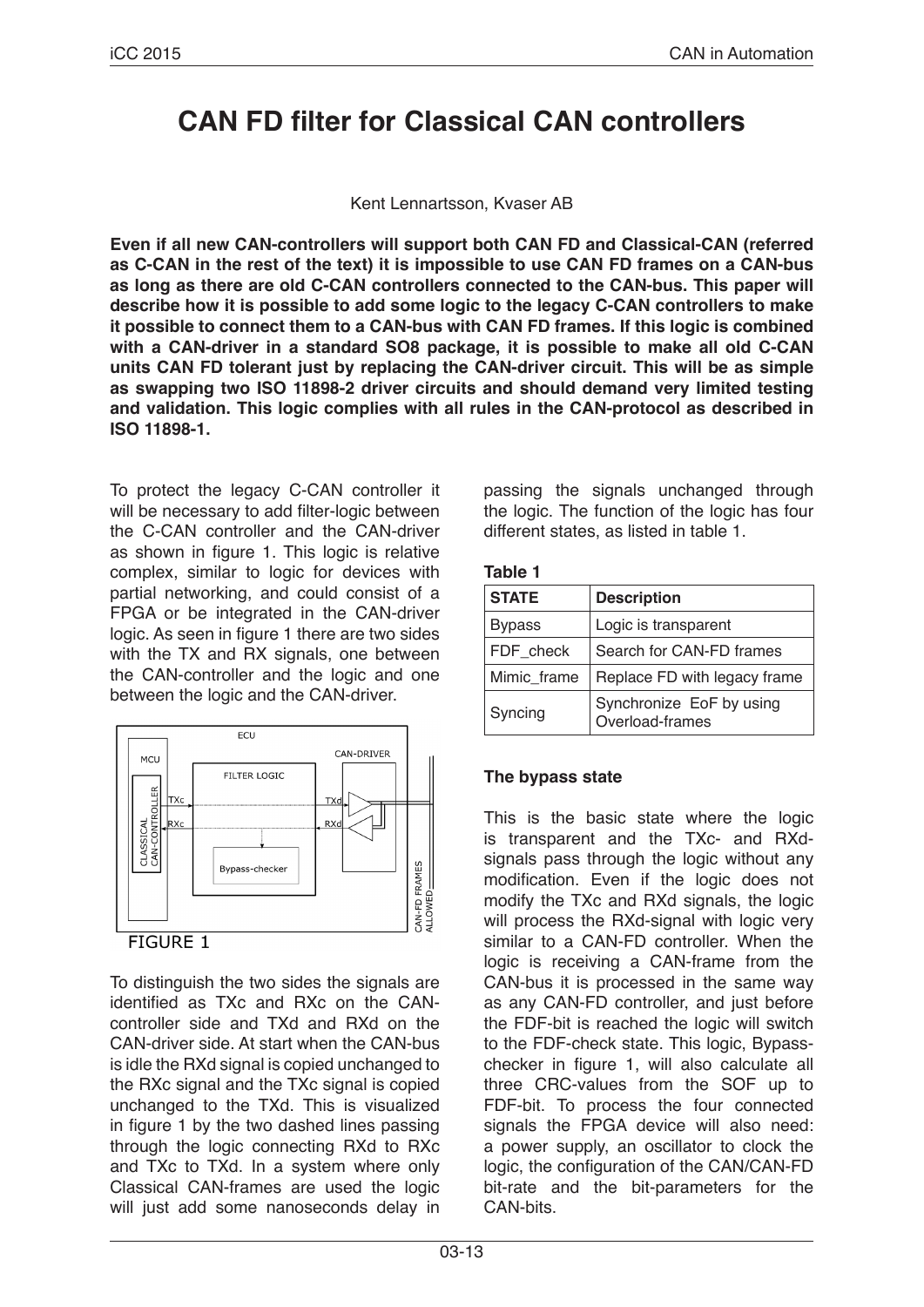## **The FDF\_Check state**

In this state the logic will be separated in two parts, as seen in figure 2, one CAN-FD part processing the CAN-FD frame received on the TXd line. The other part is the logic controlling the RXc signal to the Classical CAN-controller during the time when there are CAN-FD frames on the CAN-bus.

The first logic part interfacing TXd and RXd will keep TXd recessive and will receive the CAN-FD frame from the RXd signal. This CAN-FD frame will not be stored in the logic, but the frame will be processed according to all rules for a CAN-FD frame and CRC-17 and CRC-21 used by CAN-FD will be inherited by this logic to complete the errorchecking of the CAN-FD frame received from CAN-bus.



The second logic, the Mimic-part, interfacing RXc and TXc will inherit the CRC-15 and take control of the RXc signal.

The FDF-bit will always be dominant for Classical frames and recessive if the CANframe is in the FD format. The Classical CAN controller cannot decode a CAN-FD frame where the FDF-bit is recessive. Due to this the logic will force this FDF-bit dominant on the RXc line independent of the RXd signal level. If the FDF-bit is detected dominant on the RXd signal from the bus will it assume that the CAN-frame is a Classical CAN frame and the logic will return to the Bypass State. If the FDF-bit on the RXd line is recessive the logic will switch into the Mimic frame State.

## **The Mimic\_frame state**

The first logic will continue receiving the CAN-FD as described in the FDF\_check state.

The task for the logic interfacing the Classical CAN-controller is to make up the end of the CAN-frame that was started on the CAN-bus. To do this the logic will use the CRC-15 updated with dominant FDF-bit and will continue to send the four DLC bits set to zero. After the DLC the logic will send the calculated CRC-15, ACK-bits and the End of Frame.

There is very little the logic can do during the time the CAN-FD frame or the mimic frame are in progress, because they have to follow all CAN-rules for a CAN-frame.

When either CAN-frame reaches the CRCdelimiter it is necessary to take some action. If the dominant edge at the ACK-bit following the CRC-delimiter is not in sync between the CAN-FD frame and the mimic frame there will be a violation of the CAN-rules. As soon as the mimic or the CAN-FD frames reach the CRC-delimiter, the logic will switch to Synch-State.

As seen in figure 2 an Error-condition will change the behavior of the logic. How to handle Errors is described later in the text.

## **The Syncing state**

According to the CAN-protocol any CANcontroller can start sending a new CANframe after the three intermissions-bits in the previous CAN-frame. In almost all cases the mimic-frame will have a length different from the CAN-FD frame on the bus. To have a solution that matches the CAN-protocol it is necessary to force the Intermission bits in sync between the CAN-FD frame on the bus and the mimic CAN-frame.

At start this seems impossible but Uwe Kiencke, the father of CAN, included something called Overload frame 1983, which can be used to solve this problem. The overload frame has a format identical to an Error-frame but the Overload frame must only be started in the IM1- or the IM2 bit. The intention with the Overload frame is to make it possible for any receiver on the CAN-communication to delay the start of the next CAN-frame.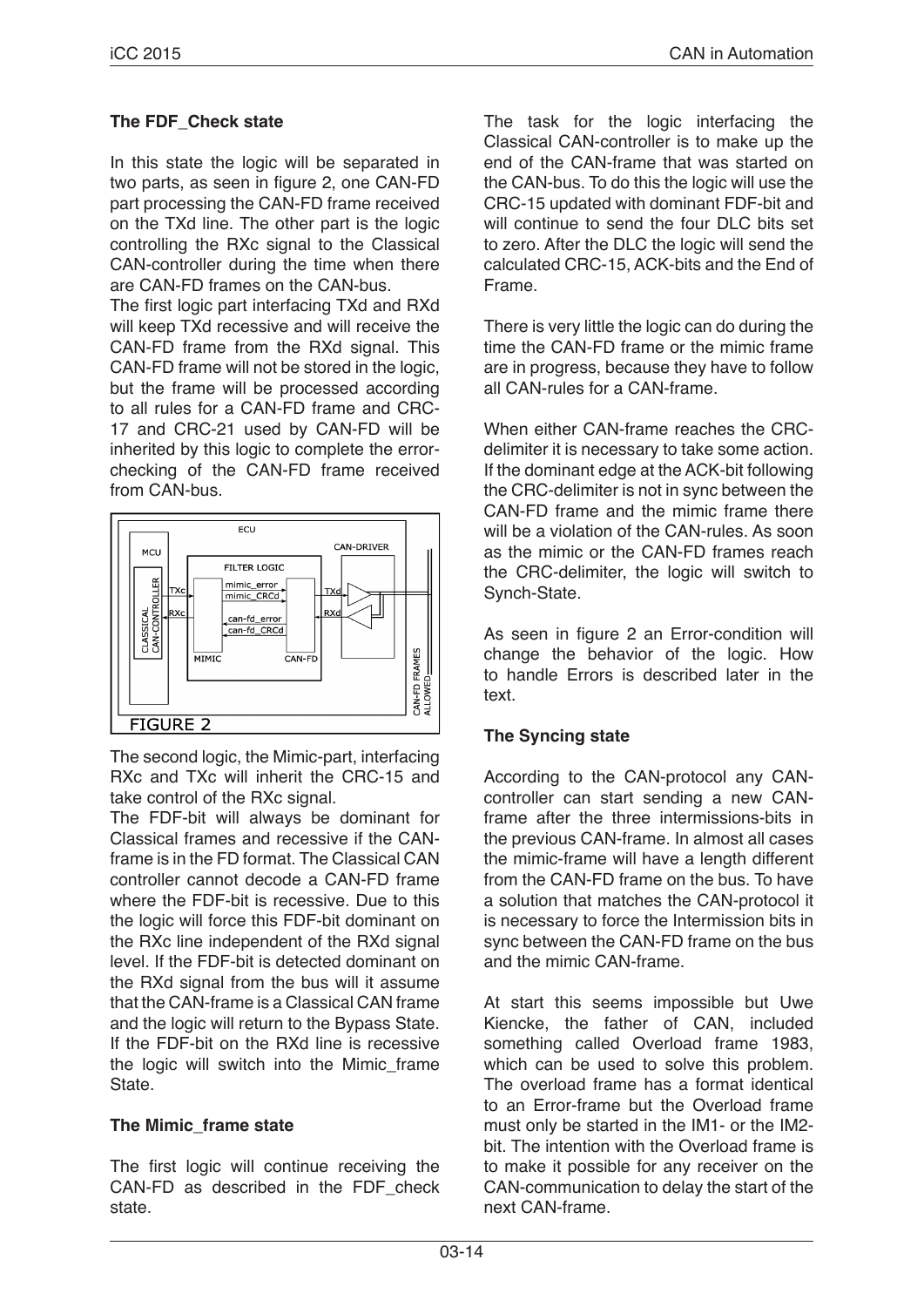This basic Overload function will delay the critical section, but not automatically synchronize the IM1-bit on the CAN-FD frame with the mimic CAN frame. To solve the synchronization problem we have to scrutinize the freedom Uwe Kiencke provides in how we can utilize the Overload frame.

This list below defines the different rules, defined by Uwe Kiencke, that apply to the use of Overload frames in the CAN protocol as included in ISO 11898-1.

- An overload frame is transmitted following end of frame, error delimiter or overload delimiter instead of intermission bit 1 or 2. This gives the filter some room to adjust some phase-error between the two sides by placing the first dominant bit in the Overload-flag little late in the IM1-bit to be better synchronized with the phase in the bits on the other side of the filter.
- An overload frame consists of one overload flag and one overload delimiter.
- The overload flag is transmitted as 6 dominant bits and the overload delimiter is 8 recessive bits.
- The Overload-frame is defined to follow the same rules as the active Error-frame.
- Fault confinement rule 6 in the standard allows 7 consecutive dominant bits after sending an overload flag. In this case the filter will start the Overload-frame and all other CAN-controllers will respond with their own Overload-flag of 6 dominant bits. From this it is obvious that there always will be at least 7 dominant bits as the first part of an Overload-frame, the Overload-flag. After this first part all CAN-controllers will accept 7 additional dominant bits.
- A unit receiving an overload flag in intermission bit 1 will start transmitting its own Overload-flag with 6 bits, then tolerates 7 more dominant bits.
- Error counters are incremented after detecting the 14 consecutive dominant bits.
- The 14 bits do not include the received dominant bit starting the overload frame from the beginning. This is verified by the Bosch VHDL Reference Test.
- The filter will have to use the potential provided by the standard as it will be required to send an Overload flag with 7 to 14 bits followed by the Overload delimiter. The effect of this can be kept hidden inside the filter.
- Every overload frame starts with a falling edge providing synchronization of the sampling point to the following bits in the Overload-frame.
- A maximum of two overload frames is allowed by the CAN specification. There is no error handling action specified when this requirement is not followed. All Classical-CAN controllers tested so far accept hundreds of Overload-frames without causing any change in the Errorcounters.

By using the rules above, it is possible to get the CAN-FD frame from the CAN-bus in sync with the internal Classical-CAN controller by using only the two allowed Overload-frames after the CAN-FD frames on the CAN-bus. If the CAN-FD frame is very long in time compared to a C-CAN frame it could be necessary to place several Overload frames on the C-CAN side to delay this part until the CAN-FD frame has ended. The worst case would be a CAN-FD frame without a bit-rate switch holding 64-bytes of data with a pattern that will give a maximum number of stuff-bits. Such frames could be 625-bits long from the FDF-bit up to the IM1-bit, demanding about 28 Overload-frames on the C-CAN side of the filter to get the IM1-bit in sync.

## **Syncing: detailed description**

The basic function of the synchronization is visualized in figure 3. The rough adjustment starts at the edge of the ACK-bit, 827, in the mimic frame and 828, in the CAN-FD frame. By measuring the time between these edges it is possible to get the phase error between the two CAN-frames. In this example the difference is 2.5 bits.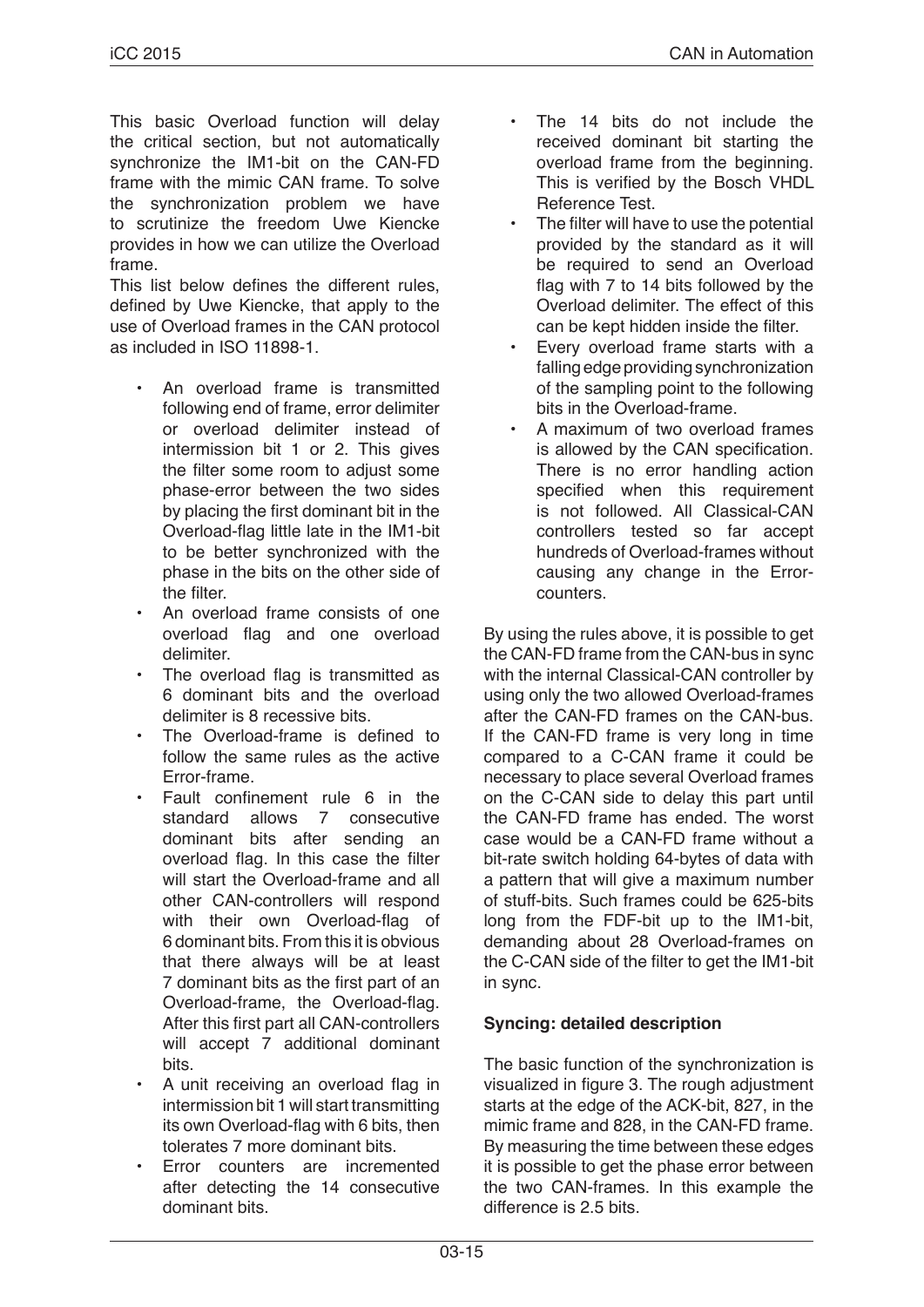

There is not a strict correlation between the arbitration and the data-rate so the phase difference can be a fraction of a bit and in this case the data-rate was twice the arbitration rate and the number of data-bits was not even, which resulted in a half bit difference. In this case the mimic frame is 2,5 bits ahead of the CAN-FD frame and it will be necessary to delay the IM-bits at least two bits. There is no available mechanism in CAN to delay the IM-bits because they will always be located after the seven EOF bits. The CAN-protocol does support the possibility to replace the IM-bits with an Overload frame.

When the mimic frame reach the IM1-bit is the CAN-FD frame still in the EoF and it is necessary to delay the IM-bits to get them in sync with the CAN-FD frame. The only possible solution provided by the CAN-rules is to start an Overload-frame indicated by 833.

Normally the Overload flag will end after seven bits but in this case the filter will extend the Overload flag by sending two more dominant bits 834. The result of this is that the expected bits 811-813 will be replaced by the Overload flag 833 plus the two dominant bits 834 making up an Overload-flag with 9 dominant bits. When the CAN-FD frame has reached the first IM1-bit it is necessary to take some action. It is not possible to allow the three Intermission IM1 to IM3 yet, because after the IM3-bit it is possible for any unit on the CAN-bus to start sending a CAN-frame. This is not acceptable because that will collide with the Overload-flag on the other side of the filter with the mimic frame. The only tool available to prevent this is to start sending an Overload-frame 835. In this case it is not necessary to extend the Overload-flag.

When 836 is reached there is nothing more to do, because all units will start counting recessive bits after the Overloadflag has stopped and when they have counted the 8 bits in the Overload delimiter and the three Inter-Mission bits any module will start sending concurrently in the SOF-bit if they have a CAN-frame to send, and the Arbitration will be done according to the CAN-protocol.

## **Syncing: Variants of overload frames**

Figure 3 showed the solution for a particular CAN-FD frame. Even if CAN-FD has a relative fixed format of bytes there is a great variation in length depending on how many stuff-bits there are and which bit-rate is used in the data-part. CAN-FD can be used with an oscillator with relative low tolerance and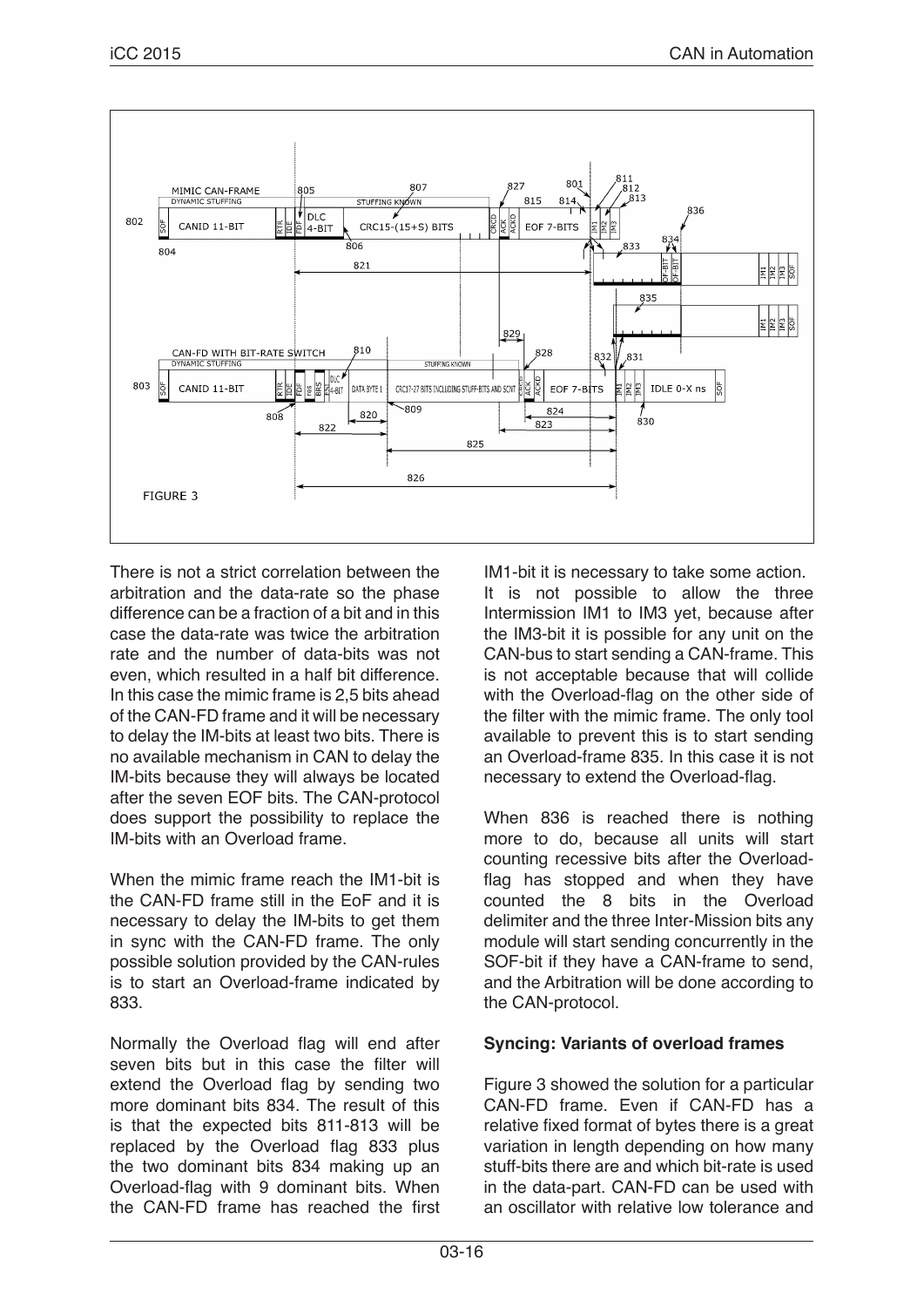

as a result of this you will get any number of clock-cycles between the edge in the ACKbit, 827, in the mimic frame and the ACK-bit, 828 in the CAN-FD frame. For this reason it is necessary to find a generic solution that is not too complex, which can handle any deviation in time between those two edges. The variants shown in figure 4 are all basic variants to be used by the filter.

Frame 930 in figure 4 is the shortest mimic frame with a CRC without stuff-bits. Frame 901 is the shortest CAN-FD possible and to get it requires a very high bit-rate and no data. As can be seen the CAN-FD frame 901 will have the ACK-bit already in the DLC of the mimic frame 930. The IM1-bit in the CAN-FD frame is located half-way into the CRC-part of the mimic CAN-frame. To delay the next message on the CAN-bus, the filter will place an Overload-frame on the CANbus after the CAN-FD frame. This will result in an Overload-flag from all units connected to the CAN-bus, resulting in 7 dominant bits. The filter will add three more dominant bits to ensure that the Overload flag ends at the same time as the ACK-bit in the mimicframe ends.

The ACK-delimiter together with the seven bits in the EOF will match the length of the Overload-Delimiter and this way, all CANcontrollers are in sync at the IM1-bit and the CAN-bus is prepared to handle the next CAN-frame according to the rules in the CAN-protocol.

The next CAN-FD frame, 902 is a little longer and the ACK-bit starts one bit later. This case is almost identical to the process for handling 901. The only difference is that the Overload-flag will be one dominant bit shorter. The CAN-FD frame 903 and 904 is almost the same as 902 with the only difference being that the Overload-flag is 8 respective 7 dominant bits long.

Frame 905 is a little more complicated. The previous method can´t be used because it is impossible to make the Overloadflag shorter than 7 dominant bits. Still it is necessary to place an Overload-flag on the CAN-bus because the mimic frame has not ended yet. The best we can do is to place an Overload-flag on the CAN-bus that will result in 7 dominant bits followed by the Overload delimiter with 8 bits.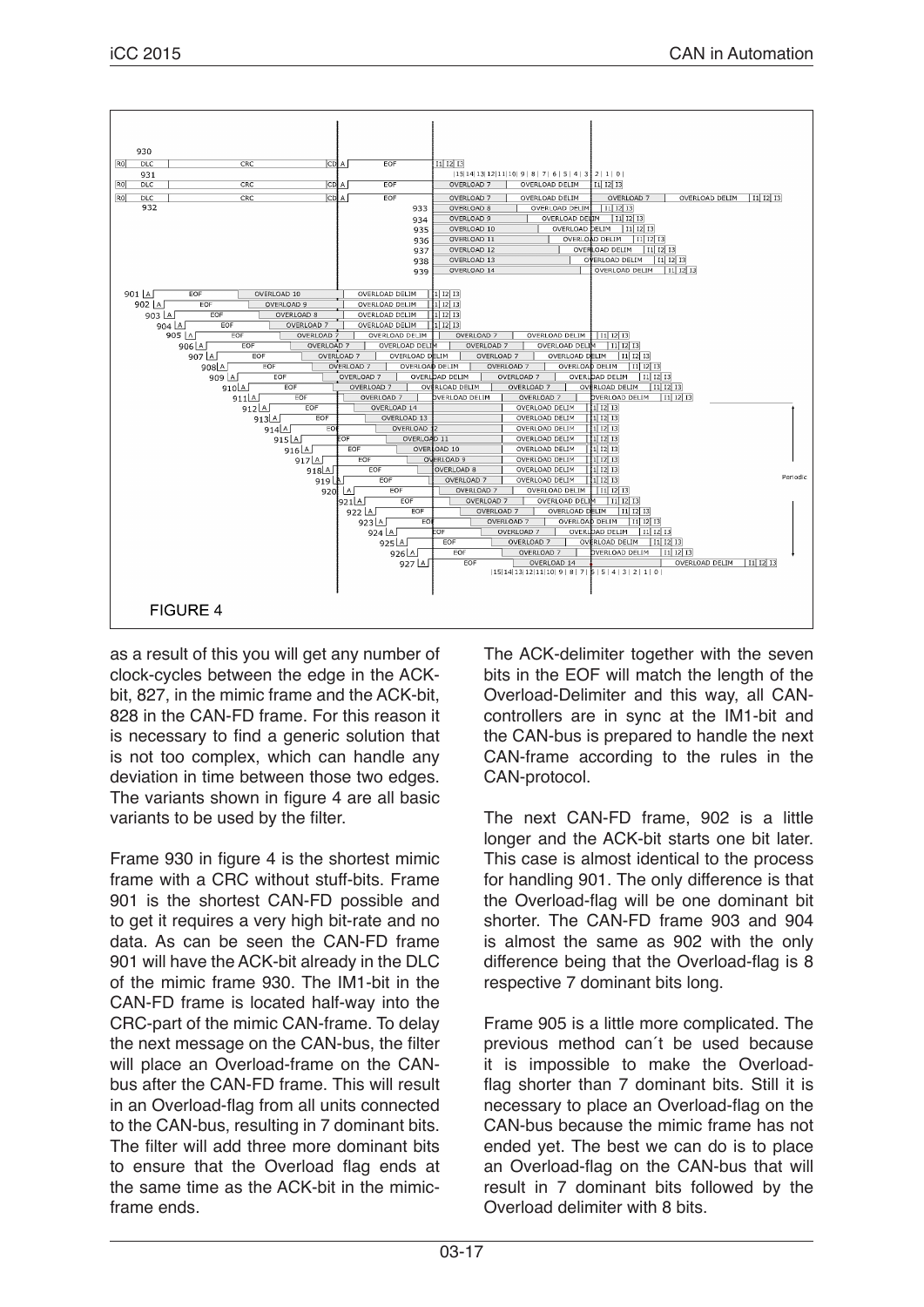This Overload delimiter will end somewhere in the IM1-bit. At the moment all CAN units are in the receiving state because the pervious CAN-FD has finished and the mimic CAN-frame has been sent from the filter. A receiving CAN-controller will accept the Overload frame to start in either the IM1-bit or in the IM2-bit or even in the last bit in the last EOF bit as well as in the last bit in the Overload delimiter. By starting the Overload flag simultaneously on both sides of the filter, both sides will be in sync and all CAN-controller will run parallel and will start the next CAN-frame correctly according to the CAN-rules. The resulting CAN-frames in this case will be 905 in combination with 931 or possible 933 depending where it is necessary to put the edges to adjust the phase error less than one CAN-bit.

The next CAN-FD frame, 906, is very similar to 905. Again the CAN-FD frame ends too early and it is necessary to place an Overload-flag without any extension similar to 905. Even if this Overload frame is as short as possible will it end too late to start at the same time as the Overload-flag starting after the mimic CAN-frame. Again it is the location of this edge caused by the first dominant bit that will define the location in time for the IM1-bits. The filter has full knowledge of where the Overload-flag, after the mimic frame, does start, so it will be possible to start this Overload-flag synchronized at the bit-edges of the bits in the Overload-flag on the CAN-bus. In this case the Overload flag after the mimic frame, 934, will be extended and will end exactly end where the Seventh Overload-flag frame, after the CAN-FD frame 906, ends. This will put the two Overload delimiters in sync even if the Overload-flags contain different amounts of dominant bits.

The following frames 907 to 911 are processed by the same rules as 906, but because the CAN-FD frame ends even later it is necessary to increase the number of dominant bits in the Overload-flag on the mimic side to make it possible to get the Overload-delimiter in phase. In the figure 907 matches 935, 908 matches 936, 909 matches 937, 910 matches 938 and 911 matches 939.

When the CAN-FD frame ends later than the ending in the frame 911 it is not possible to extend the Overload-flag at the C-CAN side because it has already reached 14 dominant bits and that is the maximum number of dominant bits allowed in a CANcommunication. As shown in figure 4 it is now possible to extend the Overload-flag after the CAN-FD frame with seven extra dominant bits, in total 14 bits, to push the Overload-delimiter to be located in the same instance in time as you will get if you have an ordinary Overload-flag with 7 dominant bits, as in the mimic frame, 931. In figure 4 you will see the process of CAN-FD frame 912 to 919 is very similar to the process of the CAN-FD frames 901 to 904. In this case the task is to align the Overload-delimiter after the CAN-FD frame with an Overloaddelimiter after the mimic-frame where in the CAN-FD frames 901 to 904 were an alignment to an End Of Frame EOF.

The only difference in the CAN-FD frames 912 to 919 is that the Overload flag must be made shorter and shorter to ensure that the Overload delimiter will be aligned with the Overload frame after the mimic frame, 931.

In the same way the CAN-FD frames 905 to 911 was aligned with mimic frames as shown by 933 to 939 respectively, CAN-FD frame 920 to 926 will be aligned with 933 to 939. A skilled person will see that all possible solutions are covered by the solution used for any of the CAN-FD frames 912 to 926 and all other solutions are a variation of any of those 15 solutions. This is of course given by the fact that an Overload-frame with 15 bits can never be out of phase more than 15 bits, because it is repeated every 15 bits.

## **Oscillator tolerance**

The filter is just a CAN-controller and the demands on this will be the same as on any other CAN-controller connected to the CAN-bus. This will demand that this filter do have the same bit-time configuration and oscillator tolerance as all other units connected to the CAN-bus. When used as a filter in a unit the best will be to use the same oscillator as the C-CAN controller.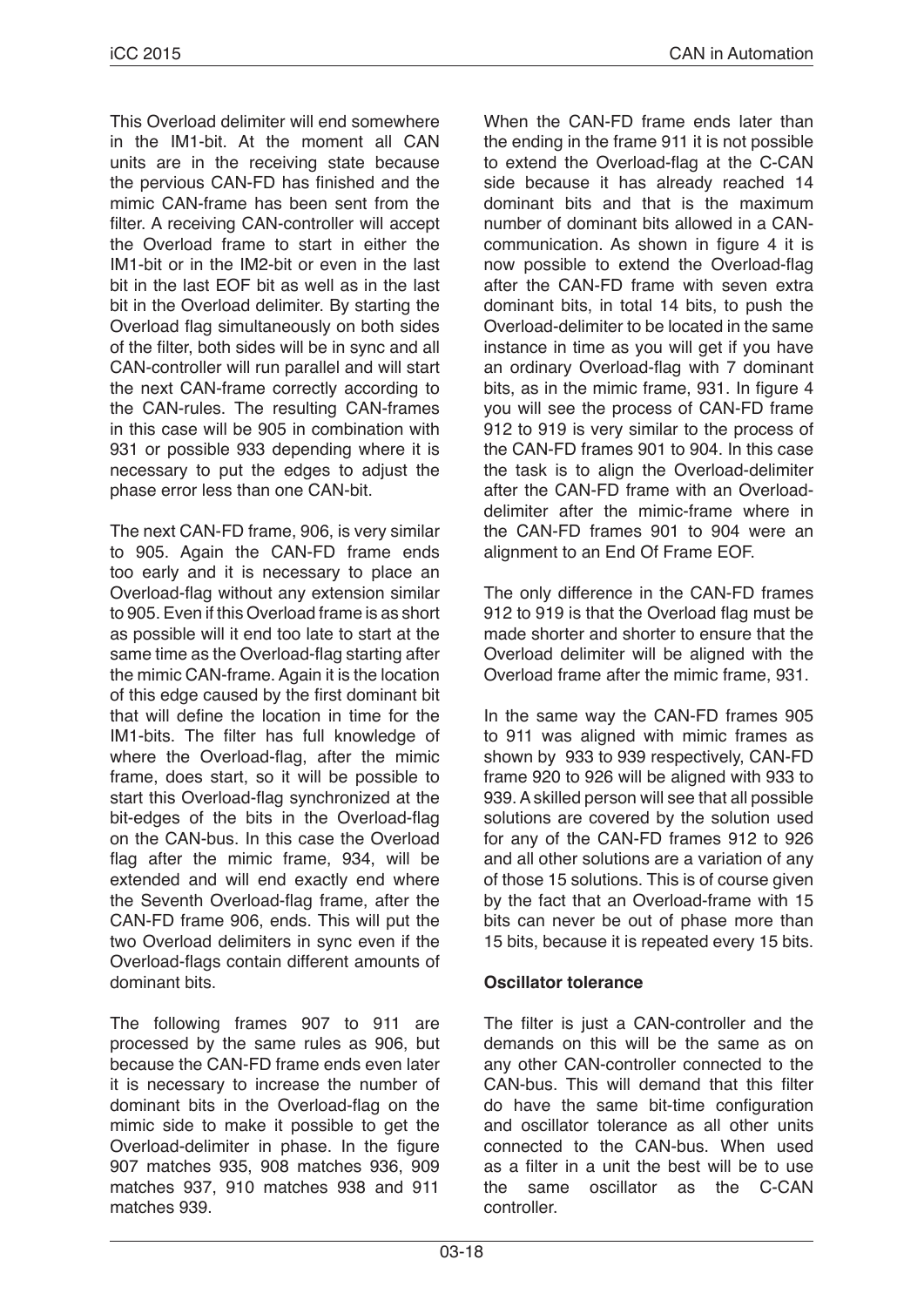As for any CAN-controller will the behavior improve if the oscillator tolerance is better than most other CAN-controllers connected to the CAN-bus.

There are some more calculation and test to ensure the necessary oscillator tolerance when this filter is used. The only difference with this solution is the longer Overload flag that could demand a little better oscillator tolerance.

The necessary oscillator tolerance is given by some equations:

Rule II:

$$
df < \frac{\min(PS1_N, PS2_N)}{2 \cdot (13 \cdot BT_N - PS2_N)}
$$

Rule II will change to:

$$
df < \frac{\min(PS1_N, PS2_N)}{2 \cdot (15 \cdot BT_N - PS2_N)}
$$

Even if there is problem it should be hidden by the ruling for the SOF-bit that can start anywhere after the sample-point in the IM2 bit up to the sample-point in the SOF-bit and still be a valid start of the next CAN-frame.

As described in my paper from ICC 2012 in Paris is it possible to make dominant edges also in the recessive bits. In the EoF or in the Overload Delimiter is it possible to place an dominant edges in the Sync-Segment in every bit as long as this dominant level returns to recessive before the bit is sampled by the receiver. This dominant edge will result in a Soft-Synch in the receiving C-CAN controller and by this rule in the CAN-protocol is it possible to move the sample-point and the bit-edge the length of the Synch-Jump-Width (SJW) in every of the 7 bits in EoF or Overload delimiter.

This function is very secure to implement in a filter because the connection between the filter and the C-CAN controller is a local point to point communication. If the filter is connected to C-CAN bus will it also work as long as there is only one filter-bridge between a CAN-FD bus and a C-CAN bus.

To have several filter-bridges units sending dominant edges in the EoF will result in several edges, one for each filter-bridge unit, that will result in a pattern of edges that will cause different Synchronization in different units depending on the relative distance along the CAN-bus.

## **Error-Frames**

The filter solution itself will not cause any Error-Frames, but as in any CANcommunication there are possibilities for faults that will violate the CAN-rules. The probability for such Error on the CANbus will be the same whether a unit has a filter or not, because the filter is just a CAN-controller connected to the CAN-bus. If the filter detects an Error-condition on either side, the filter will place an Error-Frame on both sides. This will ensure that all units' Error-counters will update in the same way as they would do if they were directly connected to the CAN-bus. The only difference will be if the Error-condition is detected during sending of an Overload Flag on the other side. In such a case the filter will extend the Overload flag to more than 14-bits which will increase the Errorcounter but will not cause an Error-Frame.

Even if the probability for an Error between the filter and the C-CAN controller is very low, an Error-Frame sent from the C-CAN controller will also be sent on the CANbus, to ensure that all units keep the Errorcounters as identical as possible to a case where there are no filters used.

## **Performance**

There is a penalty in performance; because as soon as you introduce a CAN-FD frame it will have a worst case length of the CAN-FD frame plus two ordinary Overload-frames with 15-bits. This is roughly the same penalty you will get if you switch from standard to extended CAN-ID. This should be a low cost when you add a few CAN-FD frames or if you use CAN-FD frames under special condition, like programming units.